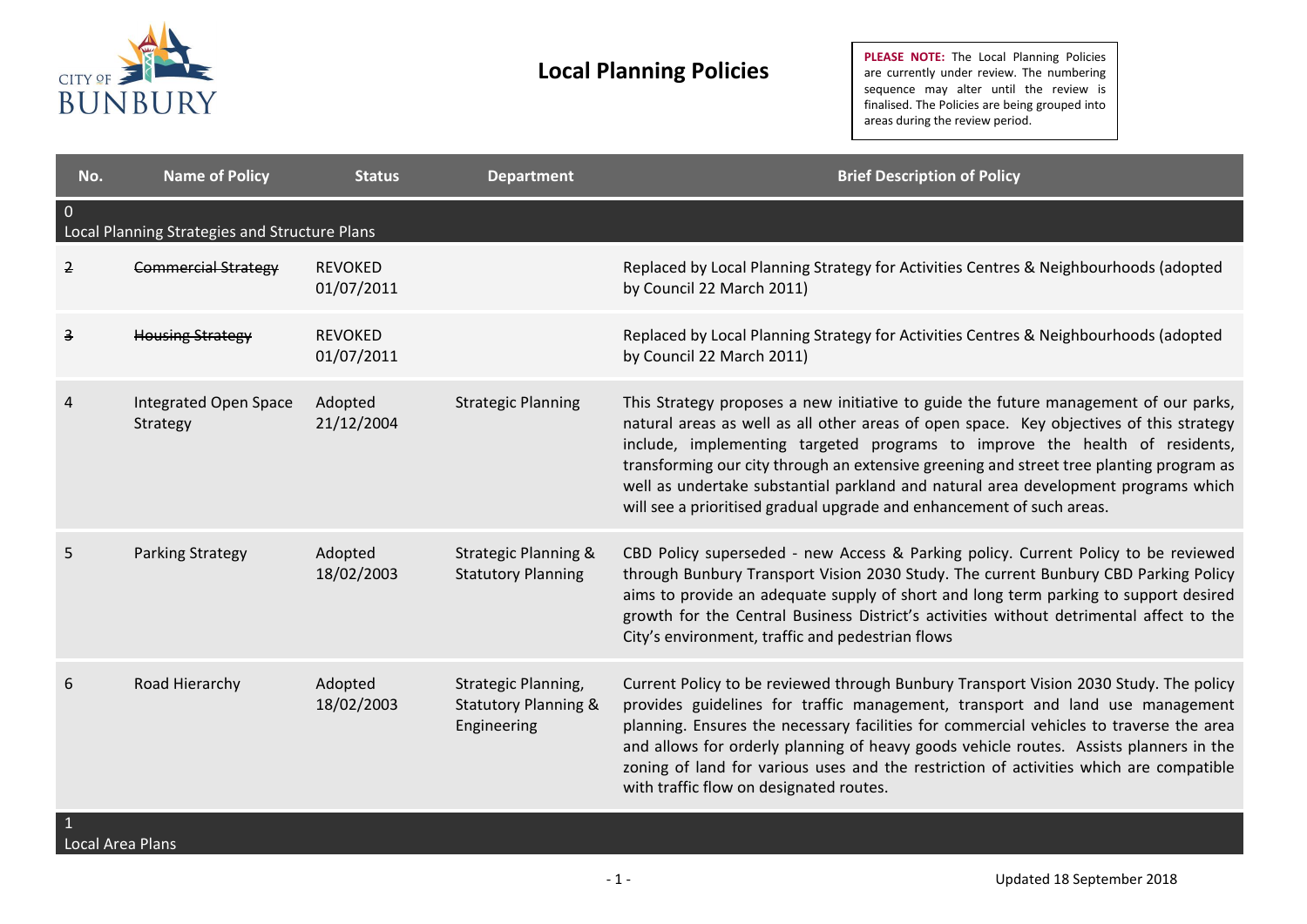

| No.                        | <b>Name of Policy</b>                      | <b>Status</b>          | <b>Department</b>         | <b>Brief Description of Policy</b>                                                                                                                                                                                                                                                                                                      |
|----------------------------|--------------------------------------------|------------------------|---------------------------|-----------------------------------------------------------------------------------------------------------------------------------------------------------------------------------------------------------------------------------------------------------------------------------------------------------------------------------------|
| 1                          | <b>Bunbury Airport</b>                     | Adopted<br>14/03/2006  | Engineering               | To provide strategic directions to the City on upgrading and expansion of Bunbury<br>Airport at its current location. The policy also provides options that Council should<br>consider for Management of the airport.                                                                                                                   |
| $\overline{2}$             | Withers Local Area Plan Adopted            | 08/03/2016             | <b>Strategic Planning</b> | To function as a fluid, place inspired decision making tool, which builds upon the<br>already completed Withers Urban Renewal Strategy (WURS).<br>The Withers LAP aims to achieve the following:                                                                                                                                        |
|                            |                                            |                        |                           | Establish a shared vision for the Withers suburb;<br>$\bullet$                                                                                                                                                                                                                                                                          |
|                            |                                            |                        |                           | Protect the intrinsic values and attributes that are critical in defining a<br>$\bullet$<br>community's identity and sense of place;                                                                                                                                                                                                    |
|                            |                                            |                        |                           | Identify and address key local planning opportunities and constraints within the<br>$\bullet$<br>Withers LAP;                                                                                                                                                                                                                           |
|                            |                                            |                        |                           | Develop a forward thinking framework/plan across the suburb of Withers, that<br>$\bullet$<br>is continued to be understood and supported by the majority of the community<br>/ stakeholders; and                                                                                                                                        |
|                            |                                            |                        |                           | Identify priorities for implementation including the agency responsible and time<br>$\bullet$<br>frame for implementation to be achieved.                                                                                                                                                                                               |
| $\overline{2}$<br>Land Use |                                            |                        |                           |                                                                                                                                                                                                                                                                                                                                         |
| 2.1                        | Home Based Businesses &<br>Family Day Care | Reviewed<br>07/06/2011 | <b>Statutory Planning</b> | The purpose of this Local Planning Policy is to maintain a consistent and accountable<br>approach to the assessment of proposed home based business developments within<br>the City and to facilitate the operation of home based business activities in<br>association with residential uses in accordance with the policy objectives. |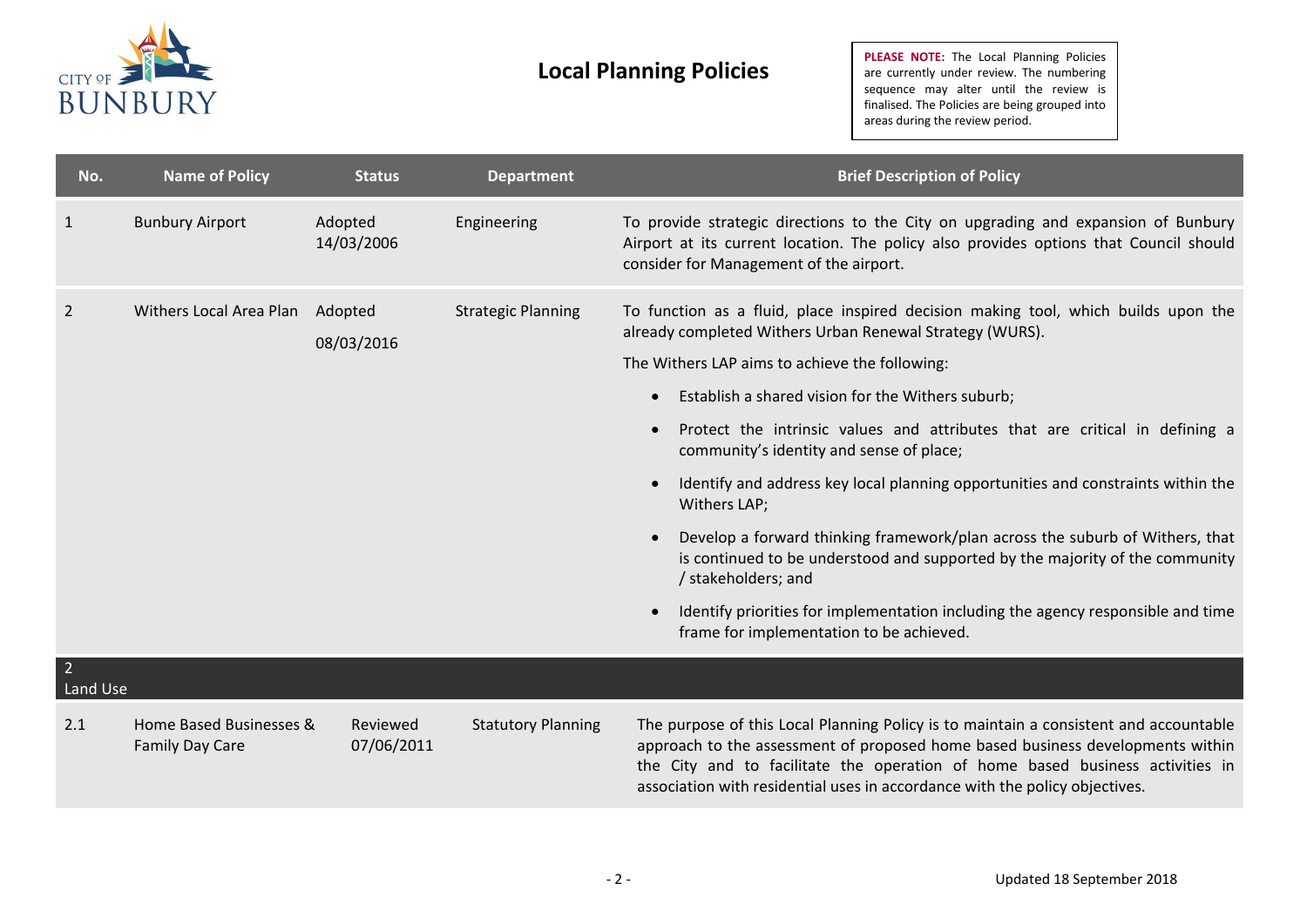

| No. | <b>Name of Policy</b>                                                                                   | <b>Status</b>                | <b>Department</b>         | <b>Brief Description of Policy</b>                                                                                                                                                                                                                                                                                                                                                                                                                                                                                                     |
|-----|---------------------------------------------------------------------------------------------------------|------------------------------|---------------------------|----------------------------------------------------------------------------------------------------------------------------------------------------------------------------------------------------------------------------------------------------------------------------------------------------------------------------------------------------------------------------------------------------------------------------------------------------------------------------------------------------------------------------------------|
| 2.4 | <b>Bed and Breakfast</b><br>Accommodation                                                               | Reviewed<br>07/06/2011       | <b>Statutory Planning</b> | The purpose and intent of this Local Planning Policy is to guide and regulate Bed &<br>Breakfast Accommodation and ensure that future planning applications submitted to<br>or referred to the City of Bunbury seeking this land use are considered in accordance<br>with the procedures outlined within the Local Planning Policy to make sure<br>assessments are accountable, comparable and consistent.                                                                                                                             |
| 2.5 | <b>Mixed Business Zone Special</b><br><b>Development Area</b><br>(Residential/Mixed Use<br>Development) | <b>REVOKED</b><br>28/08/2018 | <b>Statutory Planning</b> | Replaced by Local Planning Policy: Zone Development Requirements (adopted by<br>Council 21 August 2018)                                                                                                                                                                                                                                                                                                                                                                                                                                |
| 2.8 | Unrestricted Residential<br>Accommodation (URA)                                                         | Adopted<br>17/05/2011        | <b>Statutory Planning</b> | The purpose of this Local Planning Policy is to:<br>(a)<br>guide and regulate the implementation of Unrestricted Residential<br>Accommodation (URA) use in accordance with the policy objectives;<br>(b)<br>ensure that future planning applications submitted to or referred to the City of<br>Bunbury seeking Unrestricted Residential Accommodation use are considered<br>in accordance with the procedures outlined within the Local Planning Policy<br>and as such ensure assessments are accountable, comparable and consistent. |
| 2.9 | <b>Unrestricted Residential</b><br>Occupation (URO)                                                     | Adopted<br>17/05/2011        | <b>Statutory Planning</b> | The purpose of this Local Planning Policy is to:<br>implementation of<br>(a)<br>guide and regulate the<br>Unrestricted Residential<br>Occupation (URO) use in accordance with the policy objectives;<br>(b)<br>ensure that future planning applications submitted to or referred to the City of<br>Bunbury seeking Unrestricted Residential Occupation use are considered in<br>accordance with the procedures outlined within the Local Planning Policy and<br>as such ensure assessments are accountable, comparable and consistent. |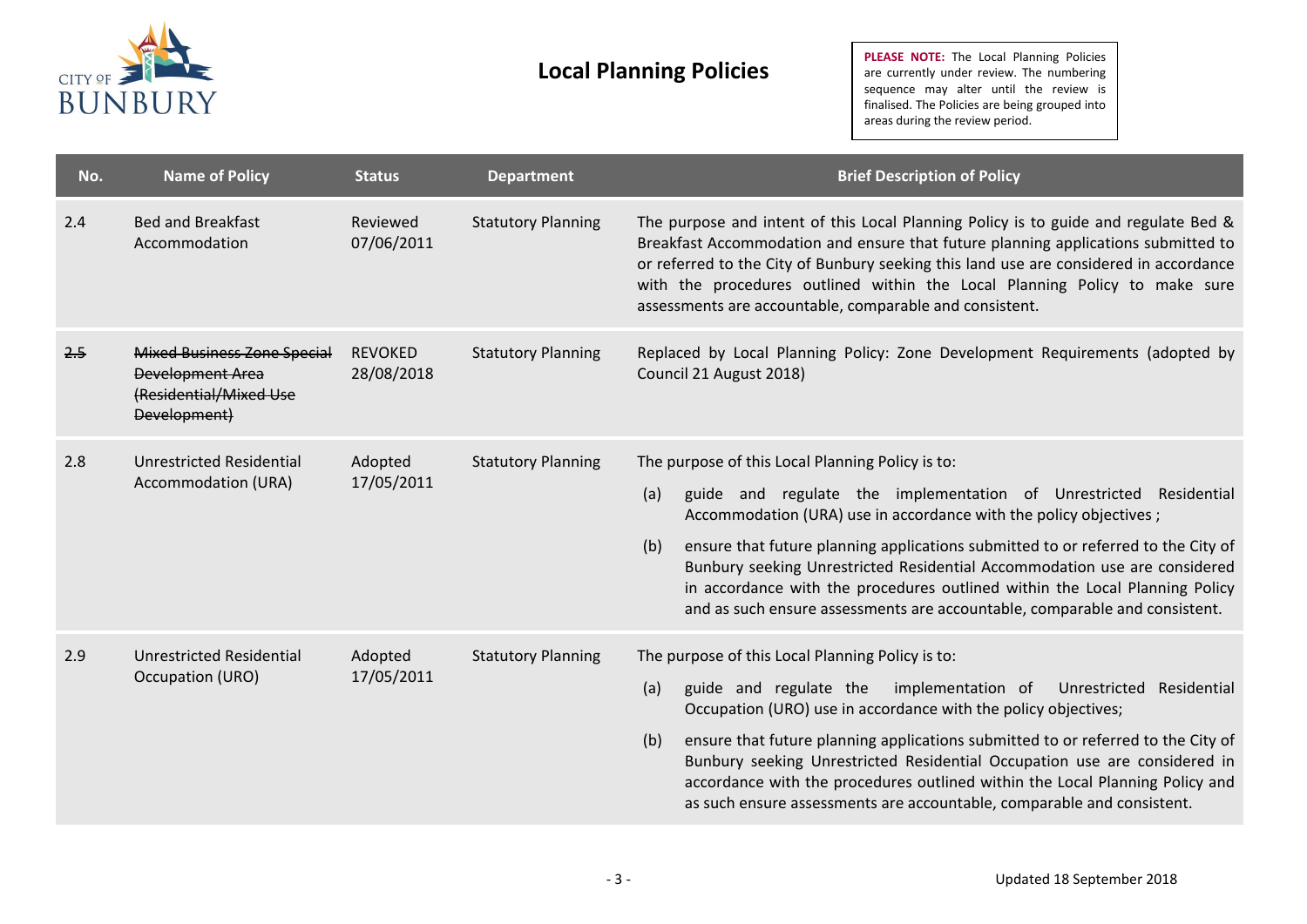

| No. | <b>Name of Policy</b>                                                                                                  | <b>Status</b>                | <b>Department</b>                                            | <b>Brief Description of Policy</b>                                                                                                                                                                                                                                                                                                                     |
|-----|------------------------------------------------------------------------------------------------------------------------|------------------------------|--------------------------------------------------------------|--------------------------------------------------------------------------------------------------------------------------------------------------------------------------------------------------------------------------------------------------------------------------------------------------------------------------------------------------------|
| 29  | Aged & Dependent Persons<br><b>Dwellings</b>                                                                           | Adopted<br>18/02/2003        | <b>Statutory Planning</b>                                    | This policy expands on the 'aged and dependent persons' provisions/requirements<br>contained within the Residential Planning Codes 1991 in relation to design, occupancy<br>controls and the 50% density bonus application, whilst introducing locational criteria<br>in order to ensure that aged accommodation is provided in appropriate locations. |
| 30  | <b>Ancillary Accommodation</b>                                                                                         | Adopted<br>04/03/2003        | <b>Statutory Planning</b>                                    | This policy expands on the 'ancillary accommodation' provisions/requirements<br>contained within the Residential Planning Codes 1991 in relation to carparking,<br>setbacks and occupancy controls, whilst introducing a size limit criteria to ensure that<br>the ancillary accommodation is incidental to the main dwelling on-site.                 |
| 35  | <b>Child Care Premises</b>                                                                                             | Adopted<br>18/02/2003        | <b>Statutory Planning</b>                                    | This policy details application information requirements, assessment provisions and<br>development requirements in relation to child care premises. The development<br>requirements section includes locational criteria, development standards and<br>carparking requirements.                                                                        |
| 36  | <b>Commercial Development</b><br>along Australind By-Pass                                                              | <b>REVOKED</b><br>28/08/2018 | <b>Statutory Planning &amp;</b><br><b>Strategic Planning</b> | Replaced by provisions of LPS8 and GBRS.                                                                                                                                                                                                                                                                                                               |
| 38  | Car Park Development on<br><b>Road Verges</b>                                                                          | <b>REVOKED</b><br>10/01/2011 |                                                              |                                                                                                                                                                                                                                                                                                                                                        |
| 39  | <b>Development Applications</b><br><b>Assessment Processes:</b><br><b>Rights of the Applicant and</b><br>the Community | <b>REVOKED</b><br>10/01/2011 |                                                              |                                                                                                                                                                                                                                                                                                                                                        |
| 45  | <b>Family Day Care Premises</b>                                                                                        | <b>REVOKED</b><br>10/01/2011 |                                                              | Replaced by LPP 2.1 Home Based Businesses & Family Day Care                                                                                                                                                                                                                                                                                            |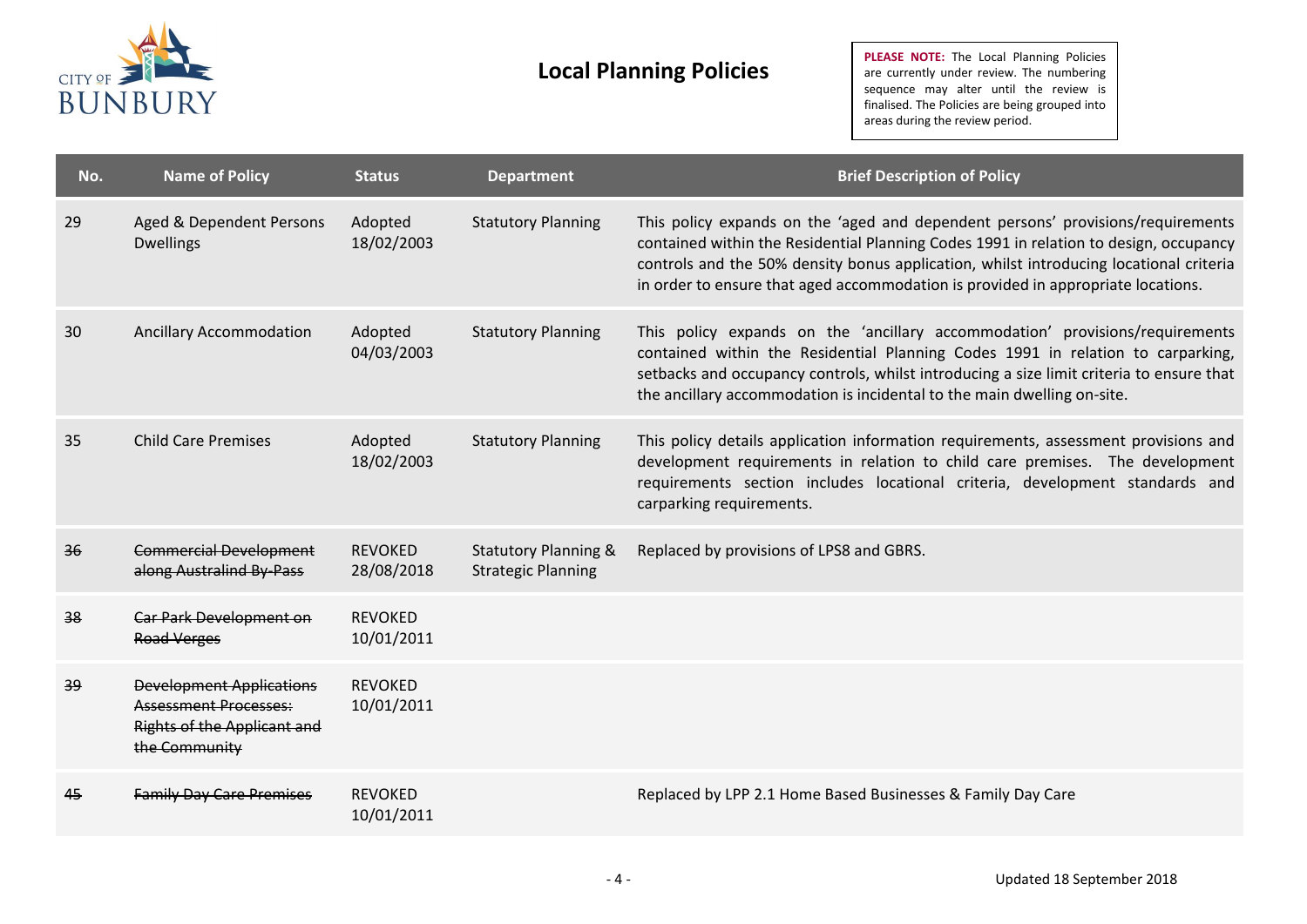

| No.                           | <b>Name of Policy</b>                                       | <b>Status</b>                | <b>Department</b>                                 | <b>Brief Description of Policy</b>                                                                                                                                                                                                                 |
|-------------------------------|-------------------------------------------------------------|------------------------------|---------------------------------------------------|----------------------------------------------------------------------------------------------------------------------------------------------------------------------------------------------------------------------------------------------------|
| 49                            | <b>Medical Centres, Car Parking</b><br>Analysis             | <b>REVOKED</b><br>10/01/2011 |                                                   |                                                                                                                                                                                                                                                    |
| 54                            | Office Use Within the Mixed<br><b>Business Zone</b>         | <b>REVOKED</b><br>28/08/2018 | <b>Statutory Planning</b>                         | Replaced by provisions of LPS8 and Local Planning Policy: Zone Development<br>Requirements (adopted by Council 21 August 2018)                                                                                                                     |
| $55 -$                        | <b>Private Treatments for</b><br><b>Council Road Verges</b> | <b>REVOKED</b><br>10/01/2011 |                                                   |                                                                                                                                                                                                                                                    |
| 65                            | <b>Vehicle Crossovers</b>                                   | <b>REVOKED</b><br>10/01/2011 |                                                   |                                                                                                                                                                                                                                                    |
| $\overline{3}$<br>Development |                                                             |                              |                                                   |                                                                                                                                                                                                                                                    |
| 3                             | Zone Development<br>Requirements                            | Adopted<br>21/08/2018        | Statutory Planning &<br><b>Strategic Planning</b> | The purpose of this local planning policy is to set out the local government's general<br>requirements and standards for the development and use of premises in each zone<br>and to ensure that all development and use of premises in each zone - |
|                               |                                                             |                              |                                                   | (a) seeks to achieve the aims of the scheme, desired environmental and<br>development outcomes and objectives of the specific zone;                                                                                                                |
|                               |                                                             |                              |                                                   | (b) complies with the general development standards and requirements of the<br>Scheme;                                                                                                                                                             |
|                               |                                                             |                              |                                                   | (c) complies with the development standards and requirements of the Residential<br>Design Codes (R-Codes) where relevant; and                                                                                                                      |
|                               |                                                             |                              |                                                   | (d) is located, designed and constructed in accordance with the development<br>standards and requirements of any relevant local planning policy, structure plan<br>and/or local development plan.                                                  |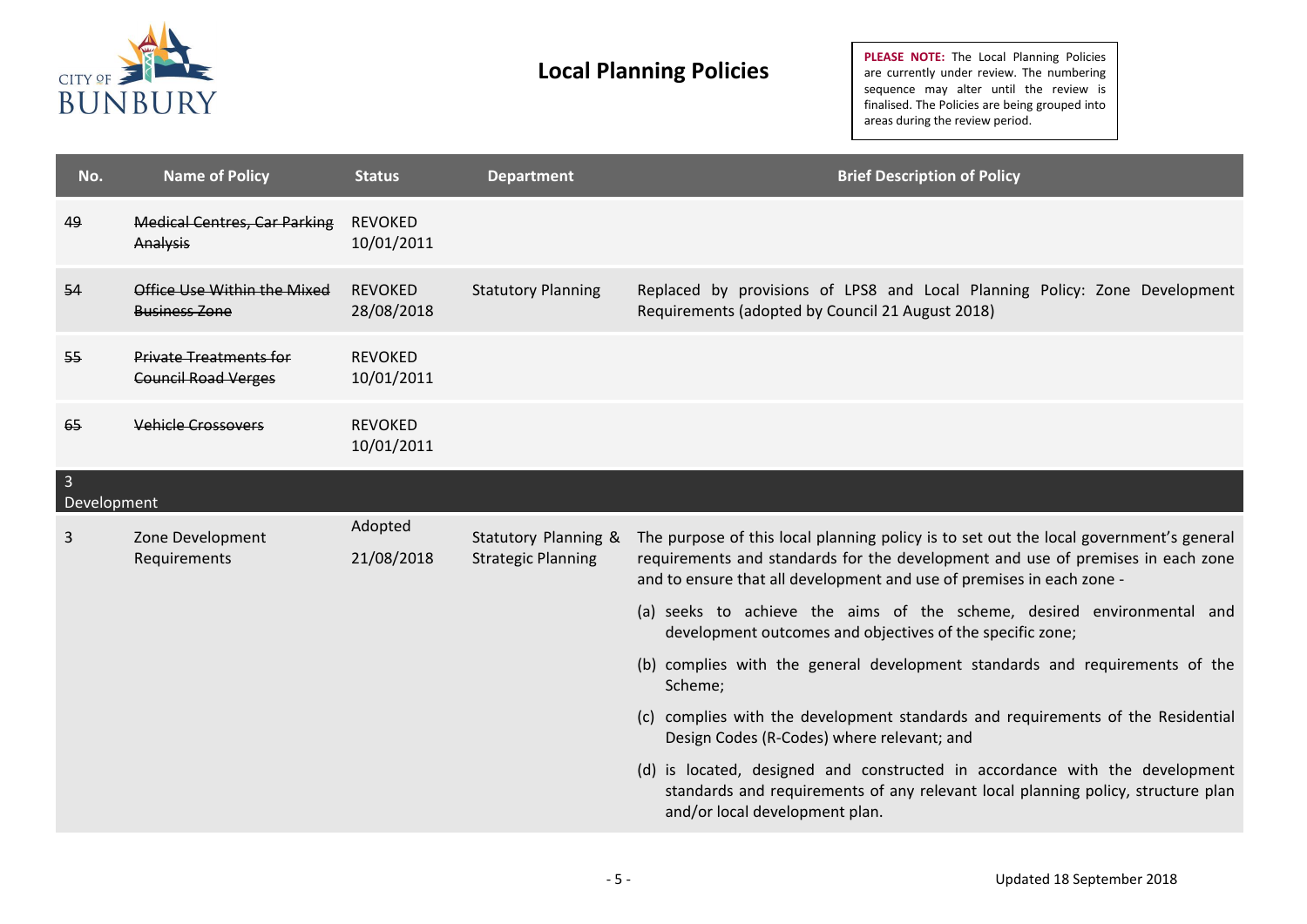

| No. | <b>Name of Policy</b>                                                       | <b>Status</b>                                            | <b>Department</b>         | <b>Brief Description of Policy</b>                                                                                                                                                                                                                                                                                                                                                                                                                   |
|-----|-----------------------------------------------------------------------------|----------------------------------------------------------|---------------------------|------------------------------------------------------------------------------------------------------------------------------------------------------------------------------------------------------------------------------------------------------------------------------------------------------------------------------------------------------------------------------------------------------------------------------------------------------|
| 5.1 | Access & Parking for<br>Pedestrians, Bicycles and<br>Vehicles               | Undergoing<br>advertising<br>(4°September-<br>5°October) | <b>Statutory Planning</b> | The purpose of this policy is to enable a consistent and accountable approach to the<br>provision of car parking within land use planning and development of the City in<br>accordance with the policy objectives                                                                                                                                                                                                                                    |
| 3.2 | <b>Building Facades of</b><br>Commercial & Industrial<br><b>Development</b> | <b>REVOKED</b><br>28/08/2018                             | <b>Statutory Planning</b> | Replaced by Local Planning Policy: Zone Development Requirements (adopted by<br>Council 21 August 2018)                                                                                                                                                                                                                                                                                                                                              |
| 3.3 | <b>Changes to Ground Level</b><br>and Retaining Walls                       | Reviewed<br>22/01/2013                                   | <b>Statutory Planning</b> | The purpose and intent of this Local Planning Policy is to seek to ensure that changes<br>to ground levels through the excavation or filling of land and the development of<br>retaining walls do not adversely affect neighbouring properties or the natural<br>landscape features and environmental values of a local area, and to ensure that<br>material used in the filling of land is both geotechnically stable and environmentally<br>sound. |
| 5.4 | Non-Residential<br>Development within or<br>adjoining Residential Areas     | Undergoing<br>advertising<br>(4°September-<br>5°October) | <b>Statutory Planning</b> | The purpose and intent of this Local Planning Policy is to ensure that all future<br>planning applications submitted and referred to the City are undertaken in<br>accordance with the requirements outlined within this Local Planning Policy in order<br>to ensure that assessments are accountable, comparable and consistent.                                                                                                                    |
|     |                                                                             |                                                          |                           | This Local Planning Policy will provide guidelines for non-residential land use and<br>development within or adjoining residential areas through the requirement for<br>boundary treatments (i.e. fencing and setbacks) that minimise potential land use<br>conflict and maintain the established level of residential amenity.                                                                                                                      |
| 3.5 | <b>Minor Structures (including</b><br>Outbuildings)                         | Reviewed<br>07/06/2011                                   | <b>Statutory Planning</b> | The purpose of this Local Planning Policy is to enable a consistent and accountable<br>approach to the assessment of proposed minor structures (including outbuildings)<br>within the City and to maintain the established level of residential amenity.                                                                                                                                                                                             |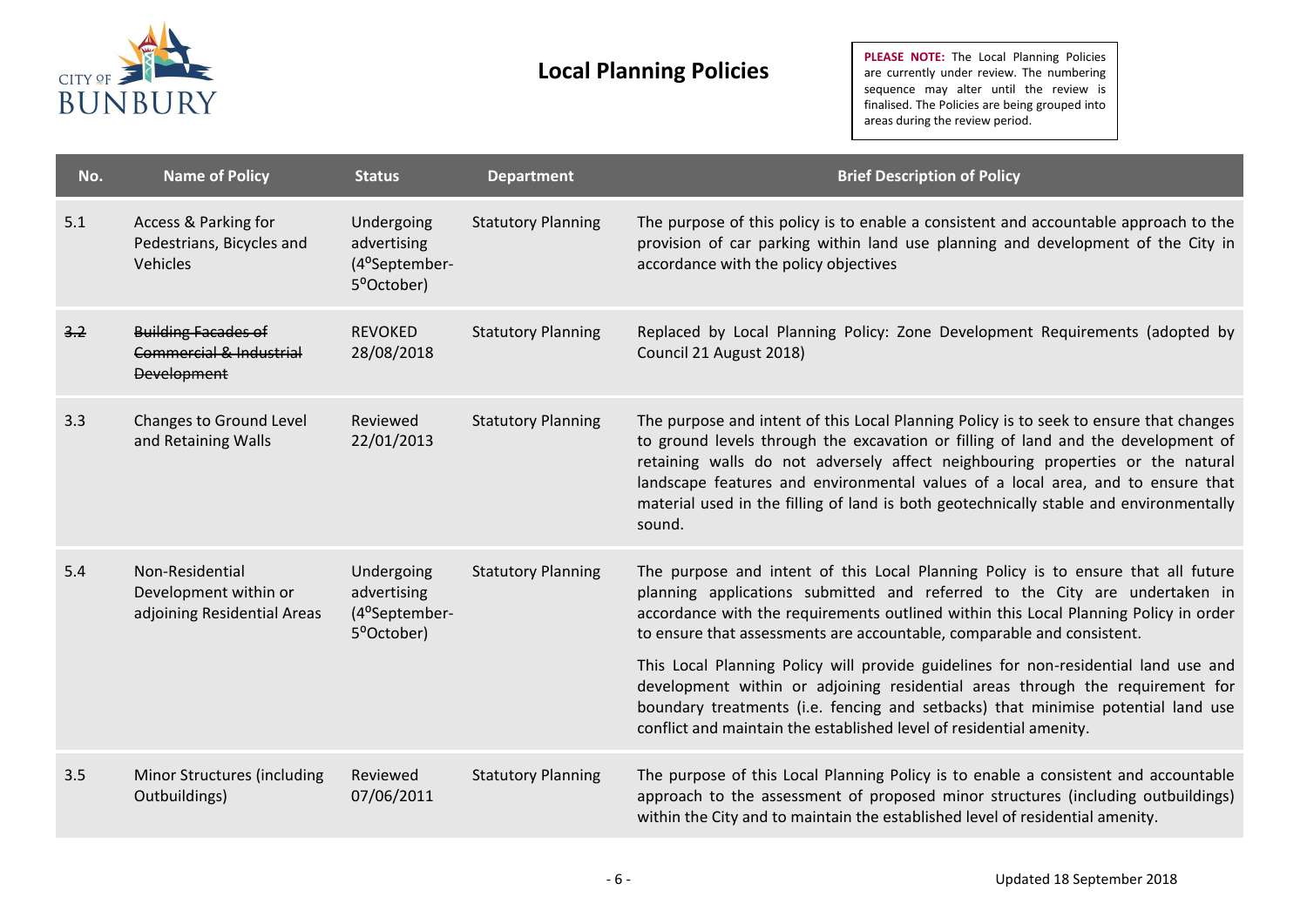

| No.  | <b>Name of Policy</b>                                                                             | <b>Status</b>                              | <b>Department</b>                                 |     | <b>Brief Description of Policy</b>                                                                                                                                                                                                                                                                 |
|------|---------------------------------------------------------------------------------------------------|--------------------------------------------|---------------------------------------------------|-----|----------------------------------------------------------------------------------------------------------------------------------------------------------------------------------------------------------------------------------------------------------------------------------------------------|
| 5.3  | Signage and Advertisements                                                                        | Adopted<br>18/09/2018                      | <b>Statutory Planning</b>                         |     | The purpose and intent of this Local Planning Policy is to control and guide the<br>development of signage and advertisements on zoned and reserved land in order to<br>safeguard and enhance the character and amenity of the built and natural<br>environment of the Local Planning Policy Area. |
| 3.12 | <b>Building Height</b>                                                                            | <b>REVOKED</b><br>28/08/2018               | Statutory Planning &<br><b>Strategic Planning</b> |     | Replaced by Local Planning Policy: Zone Development Requirements (adopted by<br>Council 21 August 2018)                                                                                                                                                                                            |
| 3.13 | Sea Containers and<br>Transportable or<br>Relocatable Storage<br><b>Containers and Structures</b> | Undergoing<br>advertising<br>(4°September- | <b>Statutory Planning</b>                         |     | The purpose of the Local Planning Policy is to enable the regulation of sea (shipping)<br>containers and other similar transportable / relocatable storage containers or<br>structures within the Scheme area in order to:                                                                         |
|      |                                                                                                   | 5°October)                                 |                                                   | (a) | allow for the unhindered use and storage of sea containers for port related<br>activities and shipping in suitable locations where environmental and public<br>health standards can be met;                                                                                                        |
|      |                                                                                                   |                                            |                                                   | (b) | make reasonable provision for the placement of sea containers for storage<br>purposes in appropriate locations provided that they do not create a potential<br>risk to public safety, detract from the streetscape, character, amenity or<br>environmental attributes of the local area;           |
|      |                                                                                                   |                                            |                                                   | (c) | ensure that the siting of sea containers does not adversely or unreasonably<br>impact upon public health in residential areas and other noise sensitive<br>receiving environments;                                                                                                                 |
|      |                                                                                                   |                                            |                                                   | (d) | provide guidance on the siting, development and use of sea containers in<br>accordance with the objectives and development requirements of the relevant<br>zone under the Scheme; and                                                                                                              |
|      |                                                                                                   |                                            |                                                   | (e) | ensure that sea containers are located, developed and used in accordance with<br>any relevant Local Planning Policy and Local Laws.                                                                                                                                                                |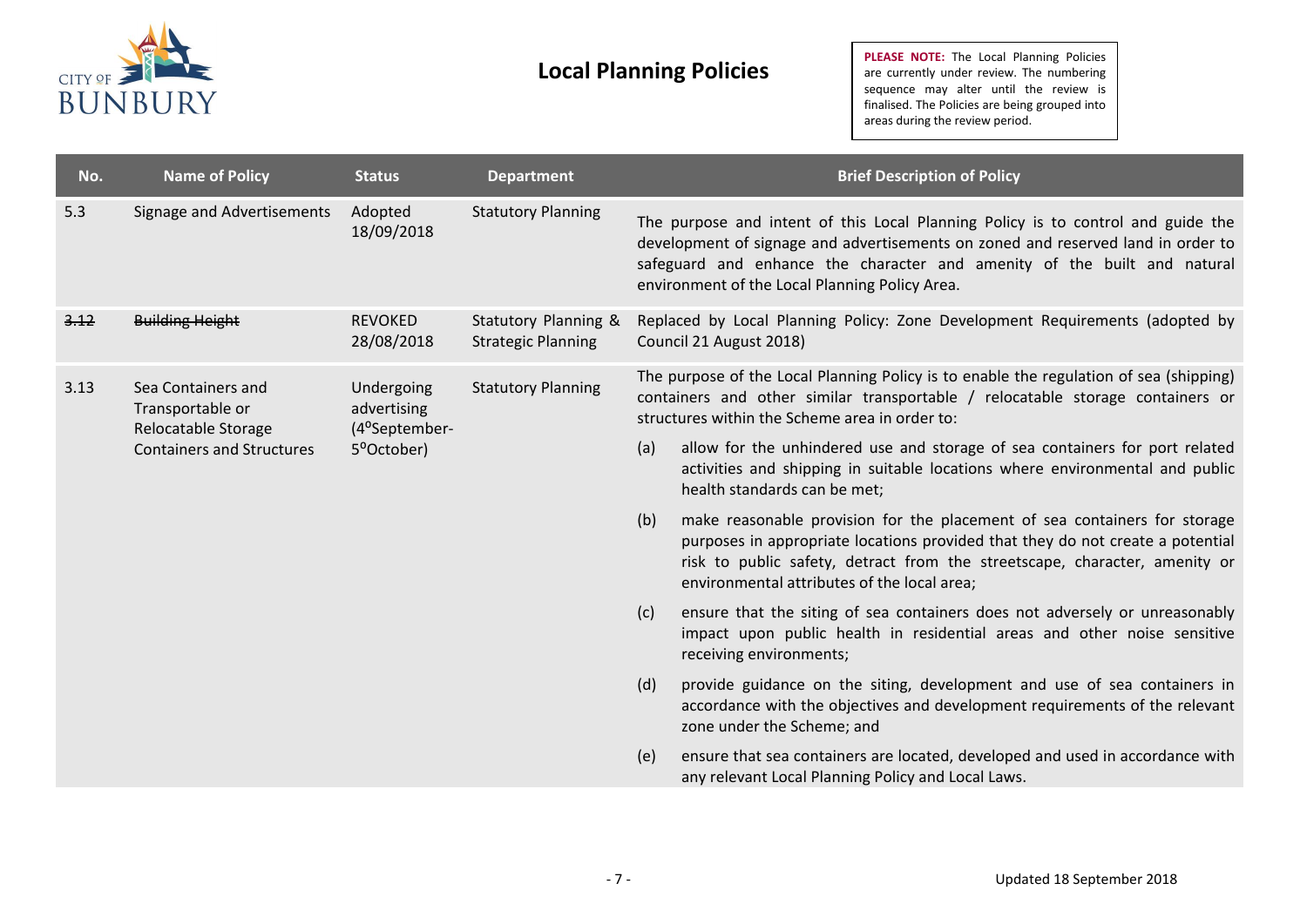

**PLEASE NOTE:** The Local Planning Policies are currently under review. The numbering sequence may alter until the review is finalised. The Policies are being grouped into areas during the review period.

| No.            | <b>Name of Policy</b>                                                             | <b>Status</b>         | <b>Department</b>                                                       | <b>Brief Description of Policy</b>                                                                                                                                                                                                                                                                                          |
|----------------|-----------------------------------------------------------------------------------|-----------------------|-------------------------------------------------------------------------|-----------------------------------------------------------------------------------------------------------------------------------------------------------------------------------------------------------------------------------------------------------------------------------------------------------------------------|
| 48             | Landscaping                                                                       | Adopted<br>18/02/2003 | Statutory Planning &<br>Landscaping                                     | This policy provides a clear set of guidelines, standards and requirements for<br>landscaping of residential, commercial and industrial developments within the City.<br>Issues that the policy addresses include landscaping plan requirements, approval<br>process for landscaping plans, plant selection guidelines etc. |
| 43             | <b>Electric Fences</b>                                                            | Adopted<br>06/11/2007 | <b>Statutory Planning</b>                                               | This policy provides guidance to property owners, the community and Development<br>Services staff for the processing and determination of applications for the installation<br>of electric fencing within the Municipality of Bunbury.                                                                                      |
| 58             | <b>Recycled Dwellings</b>                                                         | Adopted<br>18/02/2003 | <b>Building</b>                                                         | This policy details application information requirements, assessment provisions and<br>development requirements in relation to Recycled Dwellings proposed to be located<br>within the City.                                                                                                                                |
| 56             | Provision and Location of<br>Public Art for Major<br><b>Development Proposals</b> | Adopted<br>18/02/2003 | Planning,<br>Statutory<br>&<br>Landscaping<br><b>Strategic Planning</b> | This policy aims to encourage provision of Public Artworks with major development<br>proposals throughout the City. The policy provides guidelines for determining the<br>location, construction and maintenance requirements for Public Artworks.                                                                          |
| 41             | Development in Flood<br><b>Affected Areas</b>                                     | Adopted<br>22/02/2005 | Statutory<br>Planning,<br>Strategic Planning &<br>Engineering           | This policy provides guidance to control new development within the Preston River,<br>Five Mile Brook and Eedles Gully Floodplains. The policy outlines minimum finished<br>floor level requirements and arrangements for control of development in flood<br>affected areas.                                                |
| 42             | Development within 100m<br>from the Toe of the Preston<br><b>River Levee</b>      | Adopted<br>18/02/2003 | Planning,<br>Statutory<br>Strategic Planning &<br>Engineering           | This policy provides guidance to control new development within 100 metres of the<br>toe of the Preston River Levee. The policy outlines setback and fill requirements and<br>agreements for control of development in the affected area.                                                                                   |
| $\overline{4}$ |                                                                                   |                       |                                                                         |                                                                                                                                                                                                                                                                                                                             |

Design Guidelines & Detailed Area Plans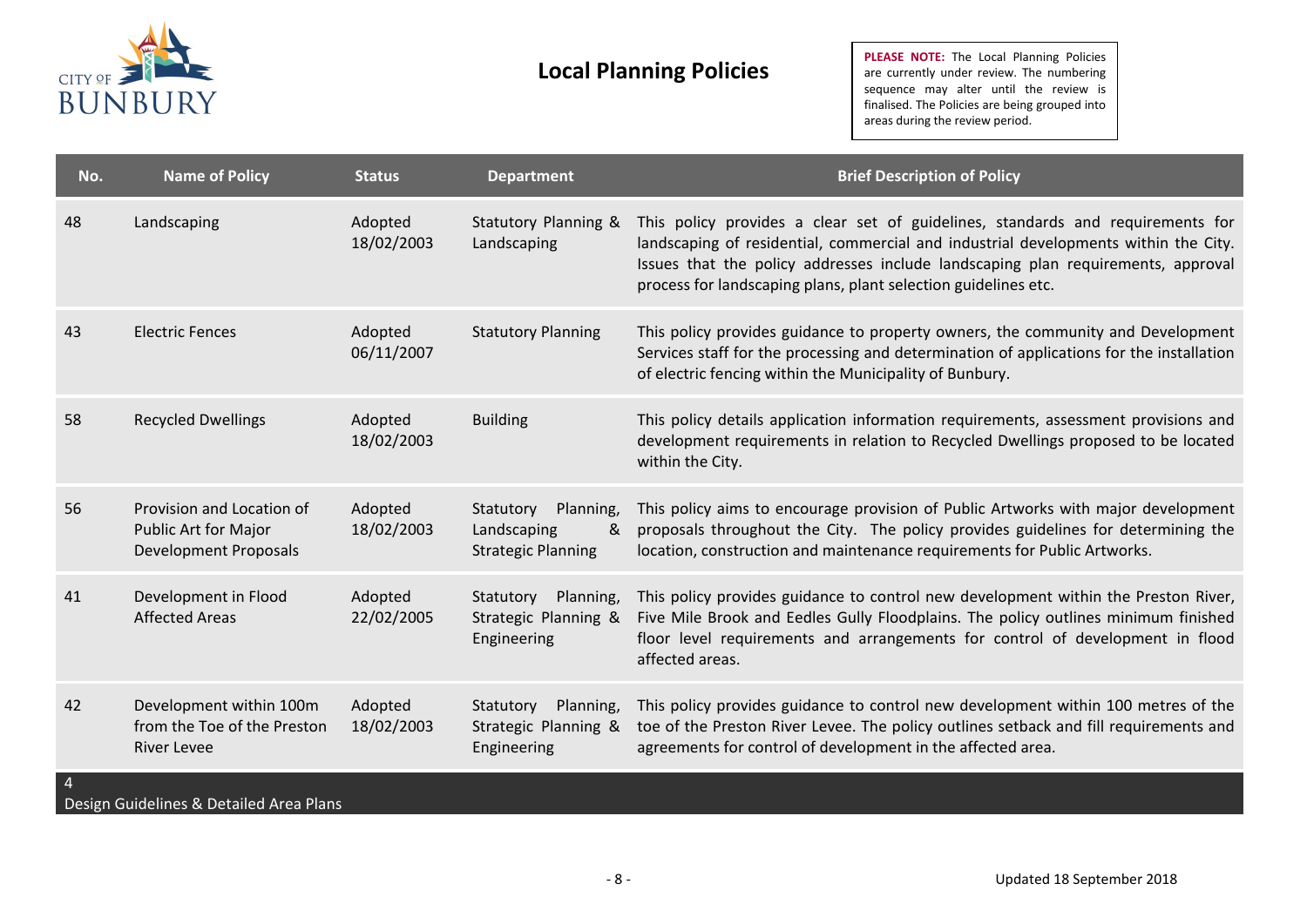

| No.   | <b>Name of Policy</b>                                                            | <b>Status</b>                                             | <b>Department</b>         | <b>Brief Description of Policy</b>                                                                                             |
|-------|----------------------------------------------------------------------------------|-----------------------------------------------------------|---------------------------|--------------------------------------------------------------------------------------------------------------------------------|
| 3.1   | <b>Spencer Street Activity</b><br><b>Corridor Design</b><br><b>Guidelines</b>    | Undergoing<br>advertising<br>(4°September-<br>19°October) | <b>Statutory Planning</b> |                                                                                                                                |
| 14    | <b>Design Guidelines for</b><br>Lot 28 Alexander<br><b>Street, South Bunbury</b> | <b>REVOKED</b><br>10/01/2011                              |                           |                                                                                                                                |
| 23    | Residential<br><b>Development Design</b><br><b>Guidelines</b>                    | <b>REVOKED</b><br>10/01/2011                              |                           |                                                                                                                                |
| 25    | <b>Taunton Street Precinct</b><br><b>Design Guidelines</b>                       | <b>REVOKED</b><br>10/01/2011                              |                           |                                                                                                                                |
| 27    | <b>Woodcrest Rise (Stage</b><br>1) Design Guidelines                             | <b>REVOKED</b><br>10/01/2011                              |                           |                                                                                                                                |
| 4.1   | Central Business District (CBD) LAP                                              |                                                           |                           |                                                                                                                                |
| 4.1.3 | Koombana Cove Design<br><b>Guidelines</b>                                        | <b>REVOKED</b><br>28/08/2018                              | <b>Statutory Planning</b> | Replaced by provisions of LPS8 and Local Planning Policy: Zone Development<br>Requirements (adopted by Council 21 August 2018) |
| 4.1.4 | Former St John of God<br>Hospital Site (S.U.26)<br><b>Design Guidelines</b>      | <b>REVOKED</b><br>28/08/2018                              | <b>Statutory Planning</b> | Replaced by provisions of LPS8 and Local Planning Policy: Zone Development<br>Requirements (adopted by Council 21 August 2018) |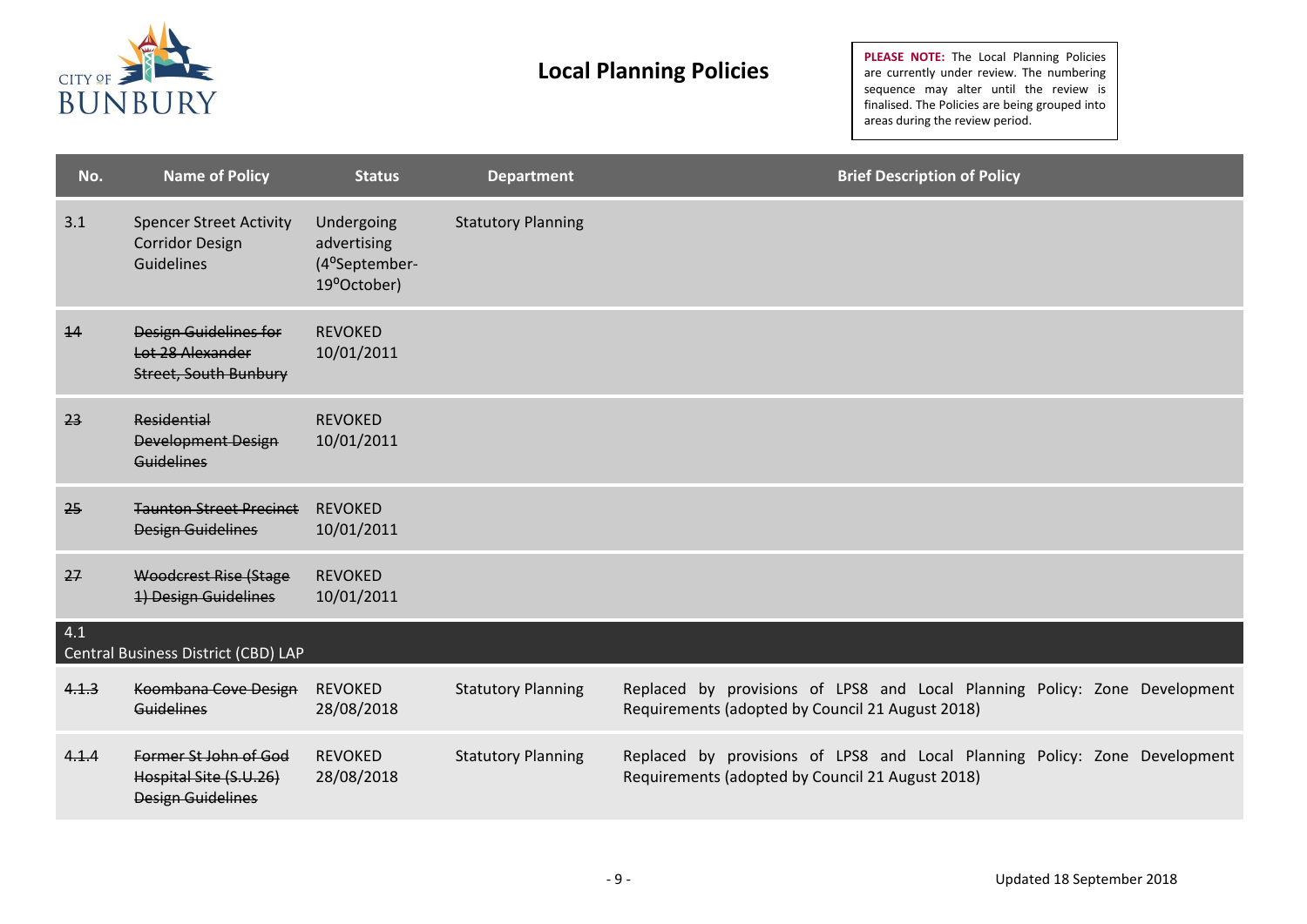

| No.                      | <b>Name of Policy</b>                                                                 | <b>Status</b>                | <b>Department</b>         | <b>Brief Description of Policy</b>                                                                                                                                                                                  |
|--------------------------|---------------------------------------------------------------------------------------|------------------------------|---------------------------|---------------------------------------------------------------------------------------------------------------------------------------------------------------------------------------------------------------------|
| 4.1.5                    | Detailed Area Plan -<br>Casuarina Drive (cnr<br><b>Wollaston Street)</b>              | Adopted<br>22/05/2012        | <b>Statutory Planning</b> | The purpose and intent of this Local Planning Policy is to guide the built form for<br>residential development, small scale commercial uses, such as offices, and the<br>horizontal or vertical mix of those uses.  |
| 16                       | Marlston Hill (Stage 1)<br><b>Design Guidelines</b>                                   | <b>REVOKED</b><br>11/01/2017 |                           |                                                                                                                                                                                                                     |
| $\overline{17}$          | Marlston Hill (Stage 2)<br><b>Design Guidelines</b>                                   | <b>REVOKED</b><br>11/01/2017 |                           |                                                                                                                                                                                                                     |
| 18                       | Marlston Hill (Stage 3)<br><b>Design Guidelines</b>                                   | <b>REVOKED</b><br>11/01/2017 |                           |                                                                                                                                                                                                                     |
| 19                       | <b>Marlston Waterfront</b><br><b>Precinct Development</b><br><b>Design Guidelines</b> | <b>REVOKED</b><br>28/08/2018 | <b>Statutory Planning</b> | Replaced by provisions of LPS8 and Local Planning Policy: Zone Development<br>Requirements (adopted by Council 21 August 2018)                                                                                      |
| 4.2<br>Pelican Point LAP |                                                                                       |                              |                           |                                                                                                                                                                                                                     |
| 4.2.1                    | <b>Grand Canals Design</b><br><b>Guidelines</b>                                       | Reviewed<br>16/04/2013       | <b>Statutory Planning</b> | The purpose and intent of this Local Planning Policy is to guide built form of residential<br>development and to ensure that a high standard of residential development occurs<br>within the 'Grand Canals Estate'. |
| 22                       | <b>Pelican Point</b><br><b>Development Design</b><br><b>Guidelines</b>                | <b>REVOKED</b><br>28/08/2018 | <b>Statutory Planning</b> | Replaced by provisions of LPS8 and Local Planning Policy: Zone Development<br>Requirements (adopted by Council 21 August 2018)                                                                                      |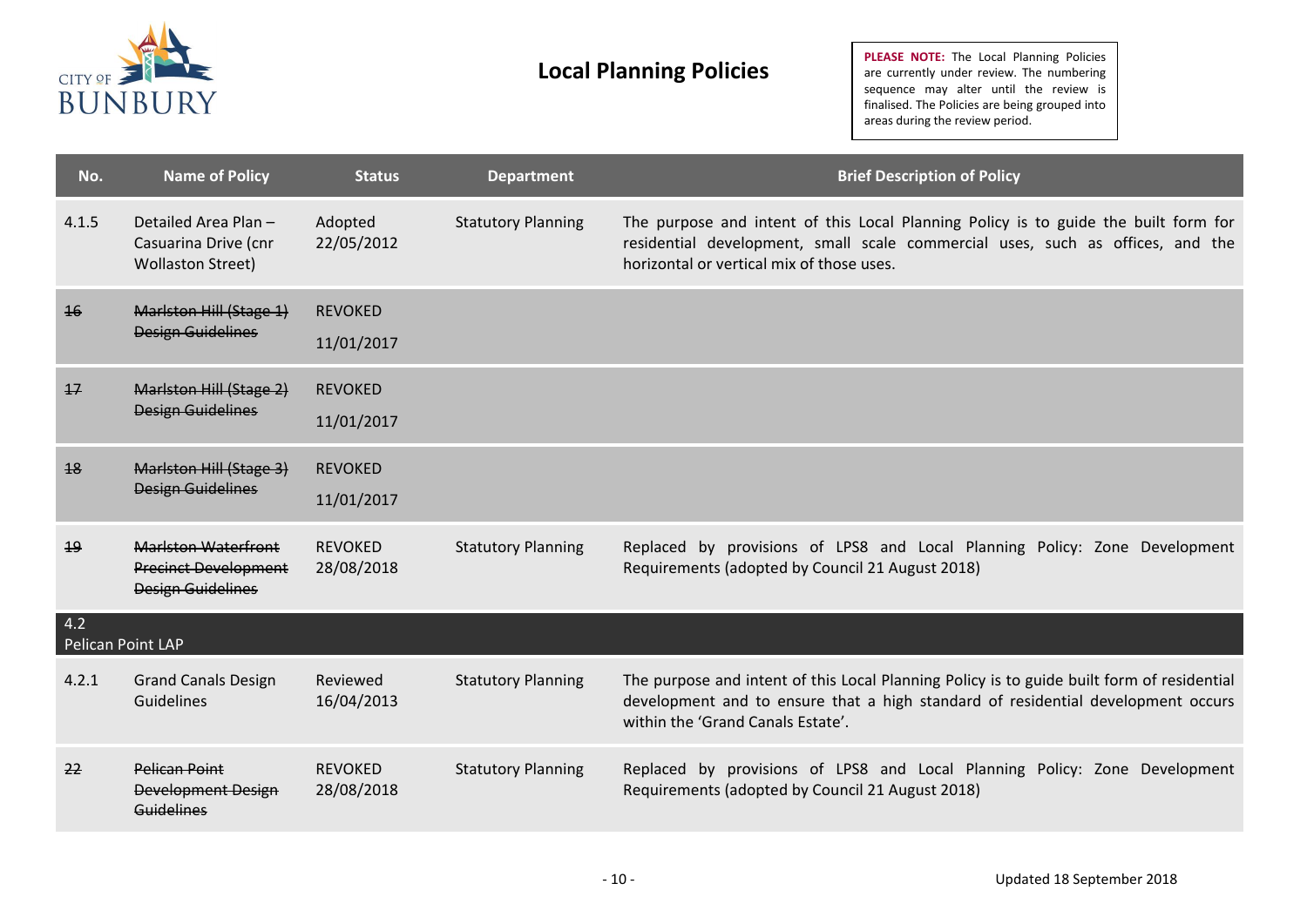

| No.                     | <b>Name of Policy</b>                                                                         | <b>Status</b>          | <b>Department</b>                                  | <b>Brief Description of Policy</b>                                                                                                                                                                                                            |
|-------------------------|-----------------------------------------------------------------------------------------------|------------------------|----------------------------------------------------|-----------------------------------------------------------------------------------------------------------------------------------------------------------------------------------------------------------------------------------------------|
| 4.3<br>East Bunbury LAP |                                                                                               |                        |                                                    |                                                                                                                                                                                                                                               |
|                         |                                                                                               |                        |                                                    |                                                                                                                                                                                                                                               |
| 4.4<br>Ocean Beach LAP  |                                                                                               |                        |                                                    |                                                                                                                                                                                                                                               |
| 4.4.1                   | Detailed Area Plan -<br><b>Hayward Street</b>                                                 | Adopted<br>23/08/2011  | <b>Statutory Planning</b>                          | The purpose and intent of this Local Planning Policy is to provide guidelines for the<br>design of dwellings and fences on the subject site while introducing design elements<br>which promote high quality development for small lots.       |
| 20                      | <b>Mindalong Heights</b><br>Design Guidelines                                                 | Adopted<br>18/02/2003  | <b>Statutory Planning &amp;</b><br><b>Building</b> | This policy details the design guidelines for the Mindalong Heights Precinct. Issues that<br>the design guidelines address include building form, site planning, site works, external<br>materials & colours and fences.                      |
| 4.5                     | Outer Business District (OBD) LAP                                                             |                        |                                                    |                                                                                                                                                                                                                                               |
| 4.5.2                   | <b>Tuart Street Precinct</b><br>Design Guidelines                                             | Reviewed<br>05/03/2013 | <b>Statutory Planning</b>                          | The purpose and intent of this Local Planning Policy is to guide the built form of<br>residential development and to ensure a high standard of medium density development<br>within the 'Tuart Street Precinct'.                              |
| 8                       | Waters<br>Mixed<br>City<br>Precinct<br><b>Business</b><br>Development<br>Design<br>Guidelines | Adopted<br>1/11/2005   | <b>Statutory Planning</b>                          | This policy details the design guidelines for the City Waters Mixed Business Precinct.<br>Issues that the design guidelines address include land use, development, setbacks,<br>building height, roofscape, overshadowing and street fencing. |
| 4.6                     | South Bunbury - Mangles LAP                                                                   |                        |                                                    |                                                                                                                                                                                                                                               |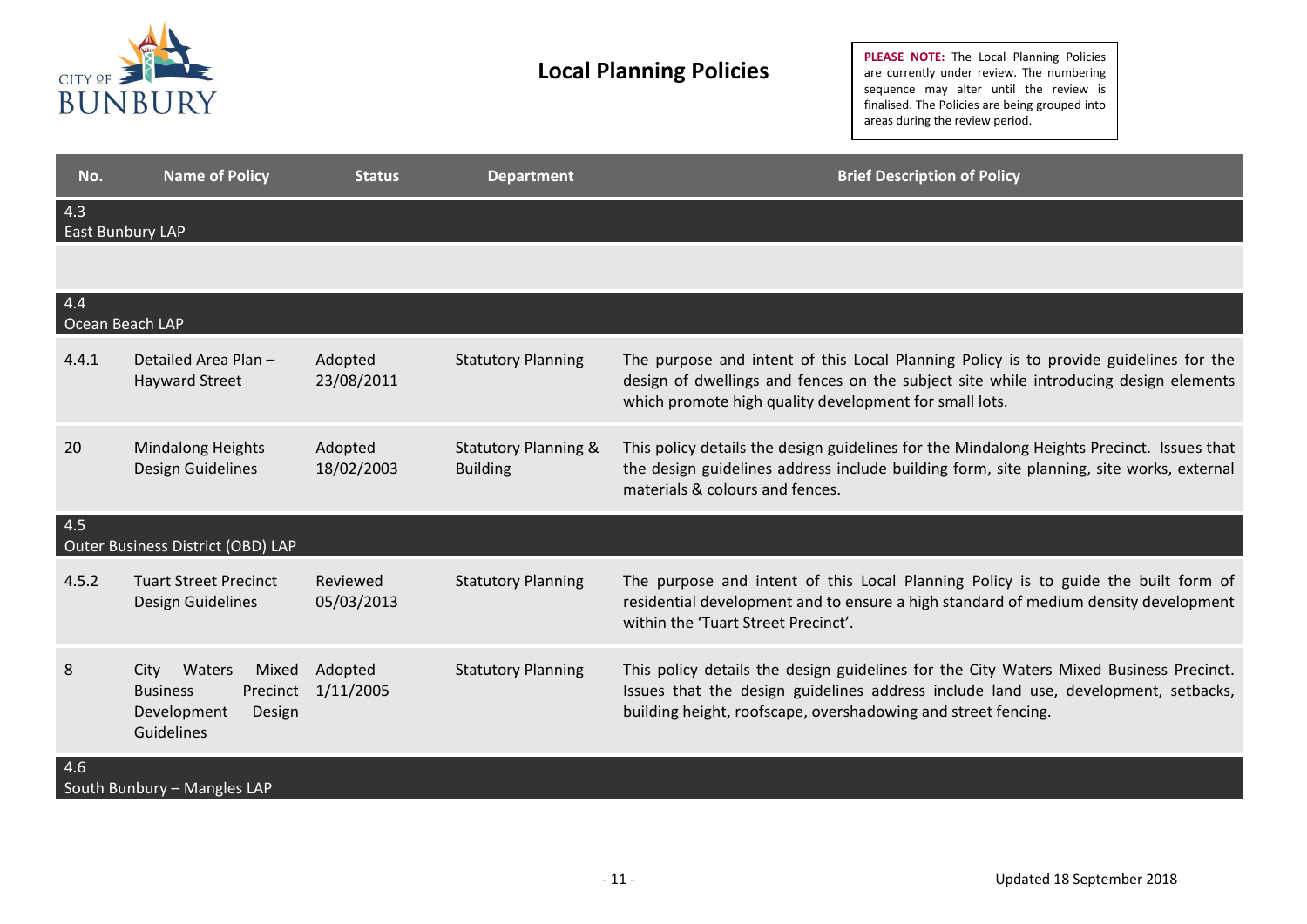

| No.                  | <b>Name of Policy</b>                                                | <b>Status</b>                | <b>Department</b>         | <b>Brief Description of Policy</b>                                                                                                                                                                                                           |
|----------------------|----------------------------------------------------------------------|------------------------------|---------------------------|----------------------------------------------------------------------------------------------------------------------------------------------------------------------------------------------------------------------------------------------|
| 4.6.1                | Detailed Area Plan -<br><b>Stirton Court (former</b><br>Adam Road)   | Reviewed<br>07/06/2011       | <b>Statutory Planning</b> | The purpose and intent of this Local Planning Policy is to implement dwelling (habitable<br>rooms) orientation towards Five Mile Brook and appropriate guidance for open space,<br>setbacks & fencing.                                       |
| 11                   | Detailed Area Plan-<br>Lot 100 #85-89 Clarke<br>Street               | Adopted<br>12/12/2006        | <b>Statutory Planning</b> | The purpose of the policy is to establish relatively high residential design standards for<br>small lots in particular and to generally promote a quality development as far as<br>possible.                                                 |
| 4.7<br>Parks LAP     |                                                                      |                              |                           |                                                                                                                                                                                                                                              |
| 4.7.1                | Detailed Area Plan-<br><b>Blair Street (former</b><br>Hospital Site) | Reviewed<br>07/06/2011       | <b>Statutory Planning</b> | The purpose and intent of this Local Planning Policy is to provide guidelines in the<br>design of dwellings and outbuildings on the subject site while introducing design<br>elements which promote high quality development for small lots. |
| 4.8<br>Glen Iris LAP |                                                                      |                              |                           |                                                                                                                                                                                                                                              |
| 4.8.1                | Detailed Area Plan -<br><b>Moorland Avenue</b>                       | <b>REVOKED</b><br>14/04/2015 | <b>Statutory Planning</b> | Replaced by Riverlea Local Development Plan (adopted by Council on 14 April 2015)                                                                                                                                                            |
| 4.9                  | Minninup - Usher LAP                                                 |                              |                           |                                                                                                                                                                                                                                              |
|                      |                                                                      |                              |                           |                                                                                                                                                                                                                                              |
| 4.10                 | College Grove LAP                                                    |                              |                           |                                                                                                                                                                                                                                              |
| 4.10.1               | College Grove (Stage 5)<br>Design Guidelines                         | Reviewed<br>05/03/2013       | <b>Statutory Planning</b> | The purpose and intent of this Local Planning Policy is to guide the built form of<br>residential development and to ensure a high level of quality and residential amenity<br>within the 'College Grove (Stage 5)' area.                    |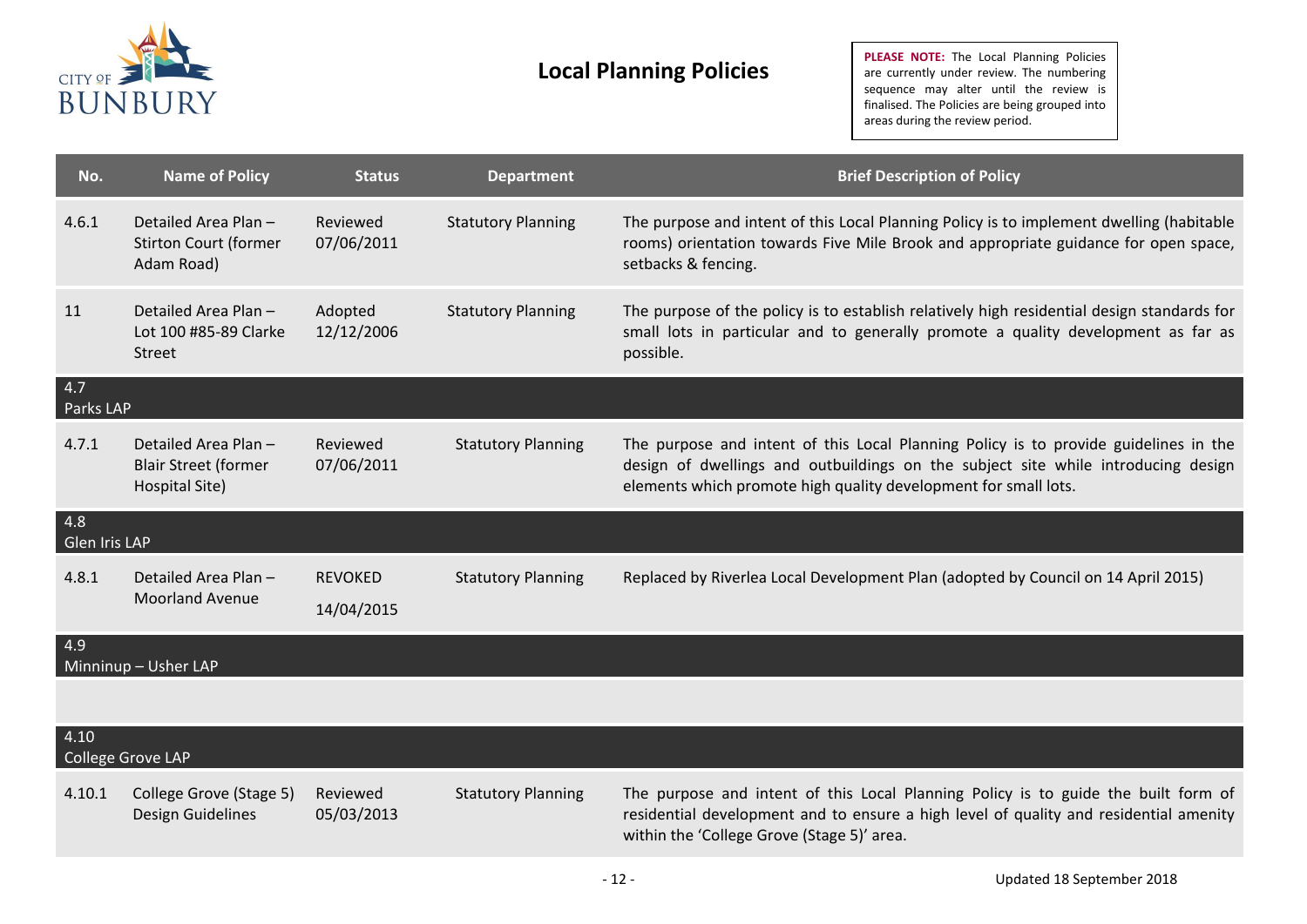

| No.                   | <b>Name of Policy</b>                                                                                   | <b>Status</b>                | <b>Department</b>         | <b>Brief Description of Policy</b>                                                                                                                                                                                                                                                                                                                                                                                                                                                  |
|-----------------------|---------------------------------------------------------------------------------------------------------|------------------------------|---------------------------|-------------------------------------------------------------------------------------------------------------------------------------------------------------------------------------------------------------------------------------------------------------------------------------------------------------------------------------------------------------------------------------------------------------------------------------------------------------------------------------|
| 4.11<br>Davenport LAP |                                                                                                         |                              |                           |                                                                                                                                                                                                                                                                                                                                                                                                                                                                                     |
| 4.11.1                | <b>Halifax Industrial Park</b><br><b>Precinct Design</b><br>Guidelines                                  | Reviewed<br>07/06/2011       | <b>Statutory Planning</b> | The purpose and intent of this Local Planning Policy is to ensure that all future planning<br>applications submitted and referred to the City are undertaken in accordance with the<br>procedures and requirements outlined within this Local Planning Policy in order to<br>ensure that assessments are accountable, comparable and consistent.<br>This Local Planning Policy will provide guidelines for high quality development within<br>the Halifax Industrial Park Precinct. |
| 28                    | <b>Preston River</b><br><b>Technology Park</b><br><b>Precinct Development</b><br>Design Guidelines      | Adopted<br>19/05/2009        | <b>Statutory Planning</b> | The purpose of this policy is to promote a coordinated approach to built form,<br>streetscape, landscaping, building orientation and pedestrian and vehicular access to<br>ensure a strong relationship between proposed development and the existing built and<br>natural environment.                                                                                                                                                                                             |
| 5<br>Heritage         |                                                                                                         |                              |                           |                                                                                                                                                                                                                                                                                                                                                                                                                                                                                     |
| 31                    | <b>Application Fees for</b><br><b>Planning Approval for</b><br>Development of<br><b>Heritage Places</b> | <b>REVOKED</b><br>28/08/2018 | <b>Statutory Planning</b> | Replaced by Local Planning Policy 6.2: Heritage Listing, Assessment and Concessions.                                                                                                                                                                                                                                                                                                                                                                                                |
| 32                    | <b>Assessment of Cultural</b><br>Heritage Significance                                                  | <b>REVOKED</b><br>28/08/2018 | <b>Statutory Planning</b> | Replaced by Local Planning Policy 6.2: Heritage Listing, Assessment and Concessions.                                                                                                                                                                                                                                                                                                                                                                                                |
| 40                    | <b>Development</b><br><b>Application Process for</b><br><b>Heritage Places</b>                          | <b>REVOKED</b><br>28/08/2018 | <b>Statutory Planning</b> | Replaced by Local Planning Policy 6.2: Heritage Listing, Assessment and Concessions.                                                                                                                                                                                                                                                                                                                                                                                                |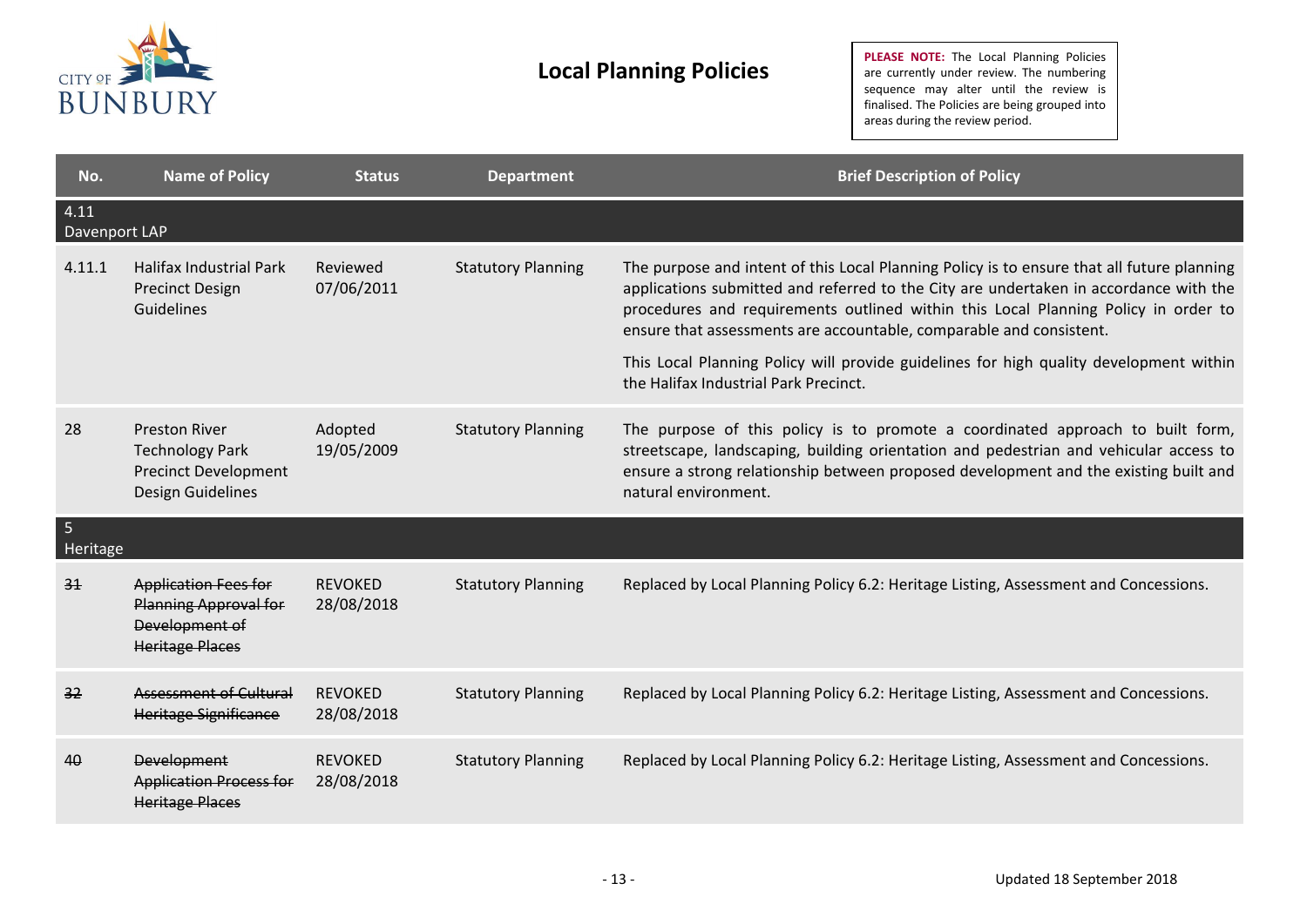

| No. | <b>Name of Policy</b>                                                         | <b>Status</b>                | <b>Department</b>         | <b>Brief Description of Policy</b>                                                                                                                                                                                                                                                                                                                                                                |
|-----|-------------------------------------------------------------------------------|------------------------------|---------------------------|---------------------------------------------------------------------------------------------------------------------------------------------------------------------------------------------------------------------------------------------------------------------------------------------------------------------------------------------------------------------------------------------------|
| 46  | <b>Heritage Conservation</b><br>& Development Policy<br>for Heritage Areas    | <b>REVOKED</b><br>28/08/2018 | <b>Statutory Planning</b> | Replaced by Local Planning Policy 6.1: Heritage Conservation and Development.                                                                                                                                                                                                                                                                                                                     |
| 57  | Rate Concession for<br><b>Heritage Places</b>                                 | <b>REVOKED</b><br>28/08/2018 | <b>Statutory Planning</b> | Replaced by Local Planning Policy 6.2: Heritage Listing, Assessment and Concessions.                                                                                                                                                                                                                                                                                                              |
| 61  | <b>Stirling Street Heritage</b><br>Area                                       | <b>REVOKED</b><br>28/08/2018 | <b>Statutory Planning</b> | Replaced by Local Planning Policy 6.1: Heritage Conservation and Development.                                                                                                                                                                                                                                                                                                                     |
| 64  | Variation to Local<br>Planning Scheme &<br><b>Residential Design</b><br>Codes | Adopted<br>26/02/2008        | <b>Statutory Planning</b> | The purpose of this policy is to provide guidance in the exercising discretion for<br>variations to development requirements of the City of Bunbury Town Planning Scheme<br>No. 7 and/or the Residential Design Codes.                                                                                                                                                                            |
| 6.1 | <b>Heritage Conservation</b><br>and Development                               | Adopted<br>21/08/2018        | <b>Statutory Planning</b> | The purpose and intent of this local planning policy is to apply the development control<br>principles contained in State Planning Policy 3.5 Historic Heritage Conservation through<br>the provision of design guidance for the development of heritage places and heritage<br>areas established pursuant to the Local Planning Scheme.                                                          |
|     |                                                                               |                              |                           | In particular, this local planning policy augments the development requirements (i.e.<br>design principles and deemed-to-comply provisions) of State Planning Policy 3.1<br>Residential Design Codes (R-Codes), when exercising discretion for variations to<br>development requirements of the Scheme and/or the R- Codes that facilitate the built<br>heritage conservation of heritage places. |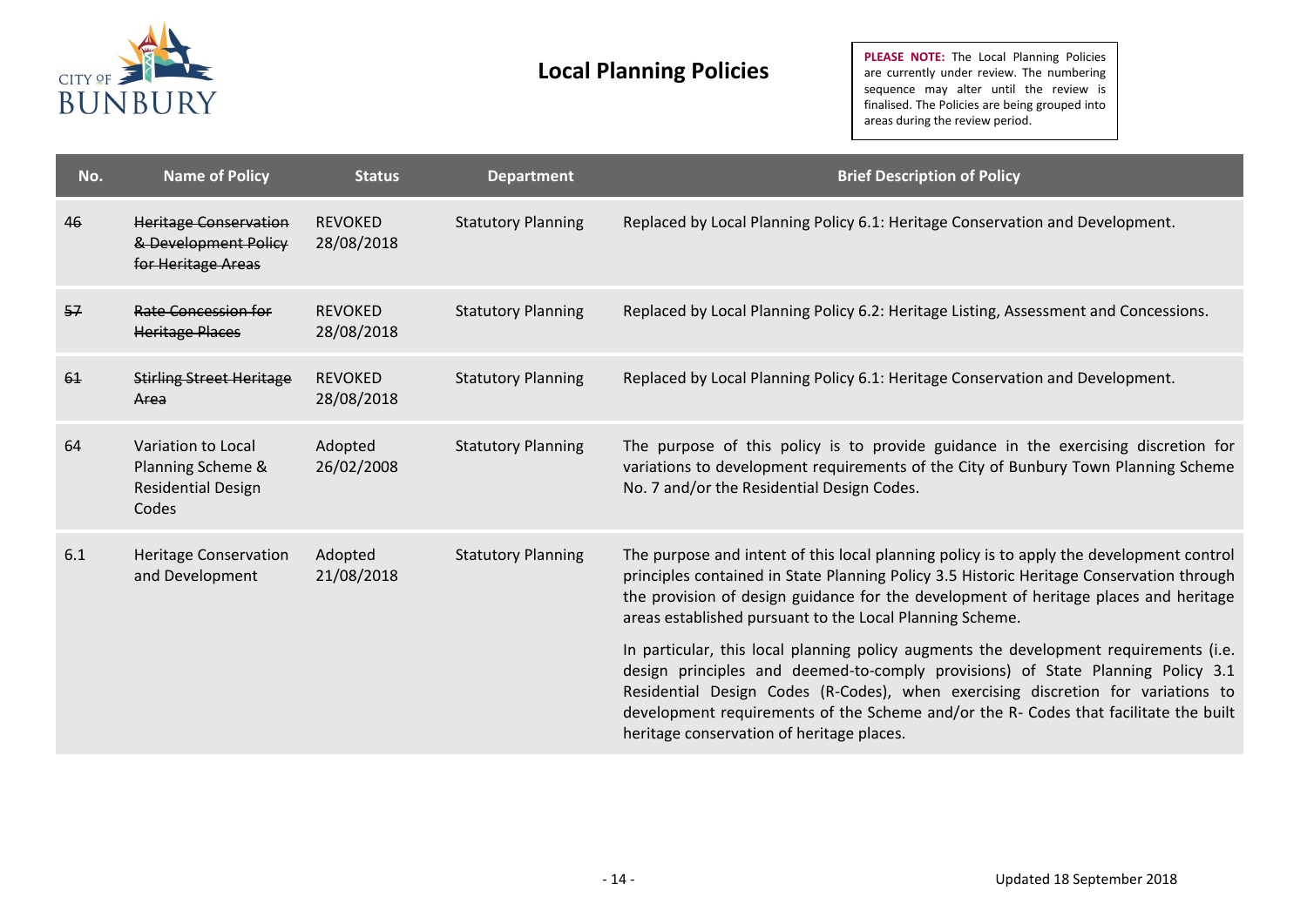

| No.                 | <b>Name of Policy</b>                                                  | <b>Status</b>                                            | <b>Department</b>         | <b>Brief Description of Policy</b>                                                                                                                                                                                                                                                                                                                                                                                                                                                                                                                                                                                           |  |  |
|---------------------|------------------------------------------------------------------------|----------------------------------------------------------|---------------------------|------------------------------------------------------------------------------------------------------------------------------------------------------------------------------------------------------------------------------------------------------------------------------------------------------------------------------------------------------------------------------------------------------------------------------------------------------------------------------------------------------------------------------------------------------------------------------------------------------------------------------|--|--|
| 6.2                 | Heritage Listing,<br>Assessment and<br>Concessions                     | Adopted<br>21/08/2018                                    | <b>Statutory Planning</b> | The purpose and intent of this local planning policy is to set out the administrative and<br>procedural requirements by which the local government will promote and safeguard<br>the protection and enhancement of places of cultural heritage significance and worthy<br>of built heritage conservation for present and future generations. In particular, this local<br>planning policy sets out the assessment and referral process for guiding the exercising<br>of discretion in the determination of applications for development approval and the<br>granting of a rates concessions with respect to heritage places. |  |  |
| 6<br>Administration |                                                                        |                                                          |                           |                                                                                                                                                                                                                                                                                                                                                                                                                                                                                                                                                                                                                              |  |  |
| 1.1                 | Administrative<br>Framework and<br>Procedure                           | Undergoing<br>advertising<br>(4°September-<br>5°October) | <b>Statutory Planning</b> | In addition to supplementing the provisions of the Local Planning Scheme, this local<br>planning policy-                                                                                                                                                                                                                                                                                                                                                                                                                                                                                                                     |  |  |
|                     |                                                                        |                                                          |                           | (a) addresses operational considerations,                                                                                                                                                                                                                                                                                                                                                                                                                                                                                                                                                                                    |  |  |
|                     |                                                                        |                                                          |                           | (b) provides an overview of the Local Planning Framework (LPF) and the context and<br>role of local planning policies within the LPF,                                                                                                                                                                                                                                                                                                                                                                                                                                                                                        |  |  |
|                     |                                                                        |                                                          |                           | (c) sets out administrative procedures; and                                                                                                                                                                                                                                                                                                                                                                                                                                                                                                                                                                                  |  |  |
|                     |                                                                        |                                                          |                           | (d) provides a consistent approach to the implementation of all local planning policies.                                                                                                                                                                                                                                                                                                                                                                                                                                                                                                                                     |  |  |
| 6.1                 | Engineering<br>Requirements for<br>Subdivision and Land<br>Development | Reviewed<br>25/09/2012                                   | Engineering               | The purpose and intent of this Local Planning Policy is to provide clarity and certainty of<br>subdivisional and land development engineering requirements within the City of<br>Bunbury.                                                                                                                                                                                                                                                                                                                                                                                                                                    |  |  |